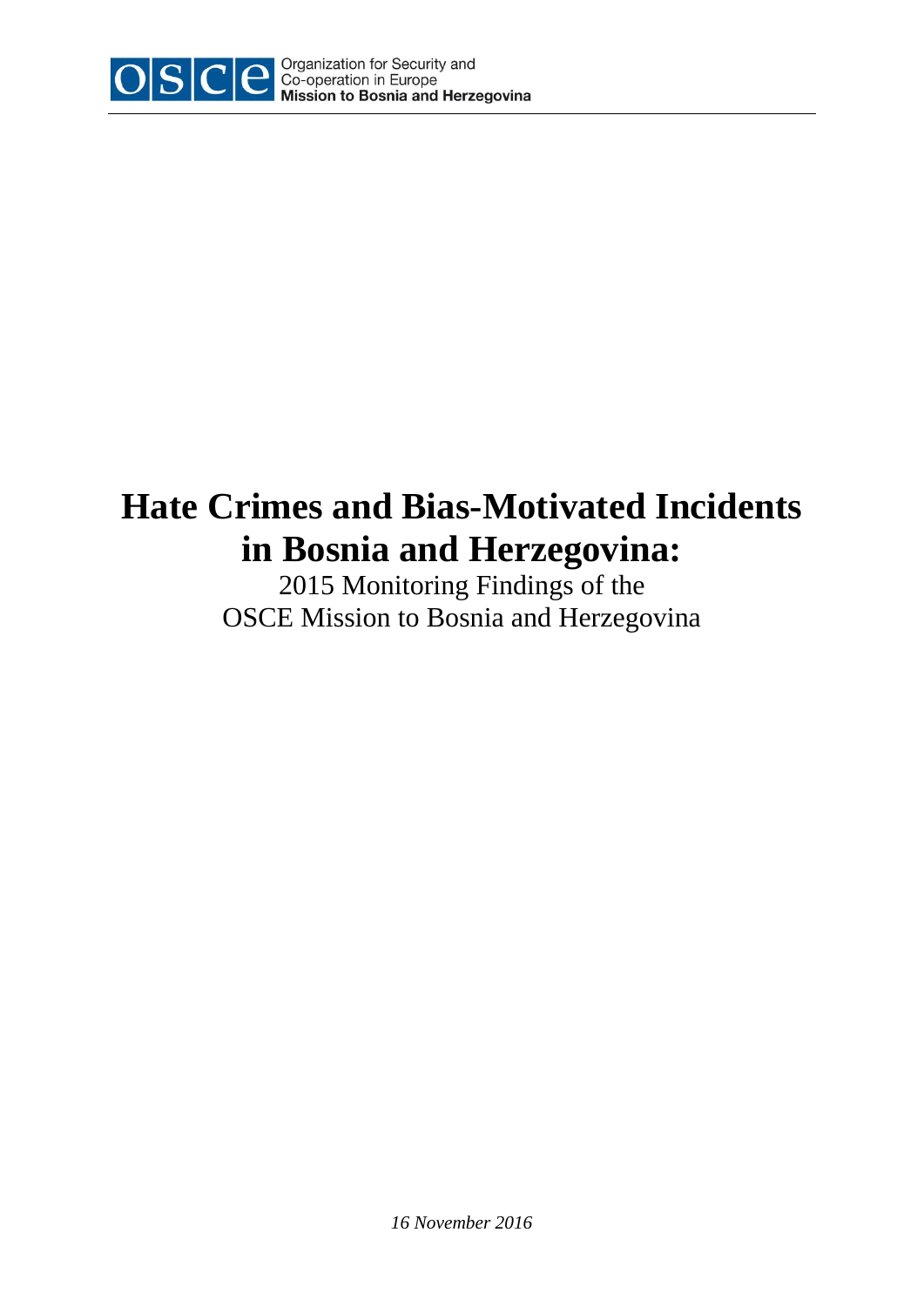# Table of Contents

| 1.                                                                           |  |
|------------------------------------------------------------------------------|--|
| 2.                                                                           |  |
| 3.                                                                           |  |
|                                                                              |  |
|                                                                              |  |
|                                                                              |  |
|                                                                              |  |
| Governmental and Non-governmental Initiatives to Combat Hate Crimes 12<br>4. |  |
|                                                                              |  |
|                                                                              |  |
|                                                                              |  |
| 5.                                                                           |  |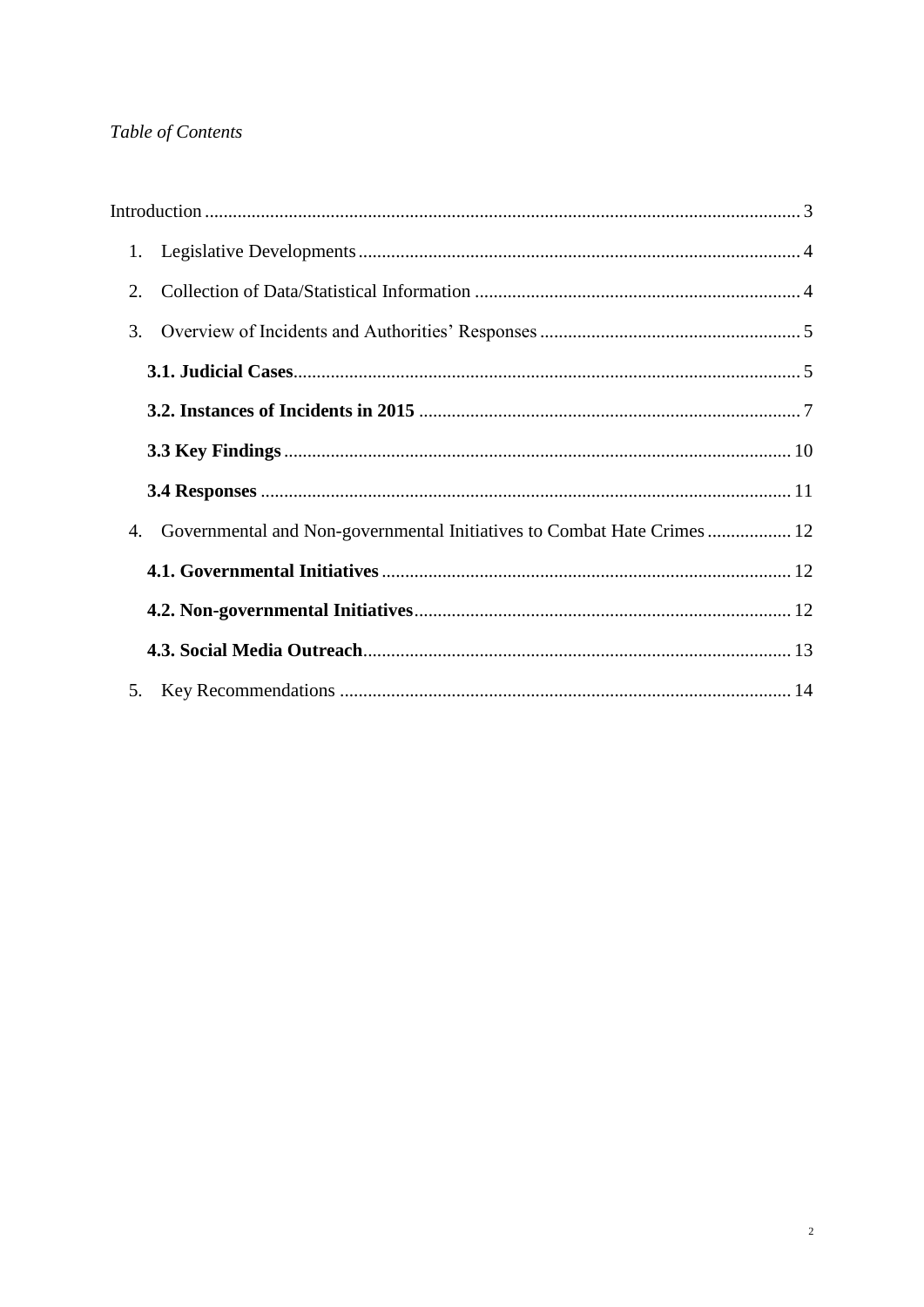# <span id="page-2-0"></span>**Introduction**

 $\overline{a}$ 

According to data collected as part of the OSCE Mission to Bosnia and Herzegovina Hate Crimes Project, at least  $146$  alleged<sup>1</sup> bias-motivated incidents were reported to police in Bosnia and Herzegovina (BiH) in 2015. The most frequent type of incident was offensive graffiti (24 per cent), followed by verbal assaults (21 per cent), damage to religious facilities/desecration of graveyards (19 per cent), displaying of symbols (18 per cent), damage to property (14 per cent), and physical violence (11 per cent). The most common bias motivation was nationality/ethnicity/religion; namely, in 85 per cent of incidents victims were targeted because of their Bosniak/Muslim, Croat/Catholic or Serb/Orthodox affiliation On the other hand, only two incidents (1 per cent) against Roma (the largest national minority in BiH) and three incidents (2 per cent) against sexual minorities were reported to authorities. Such low figures are generally attributed to the underreporting of incidents against the Roma community and sexual minorities.

Incidents motivated by bias related to nationality/ethnicity/religion occurred most frequently in areas where the victim belongs to a demographic minority, i.e. in areas inhabited by returnees who had been displaced during the 1992-1995 armed conflict. Some less inhabited and mono-ethnic areas in BiH have not recorded any incidents in 2015. Incidents with a national/ethnic/religious bias motivation occurred most frequently in the months of July and August, when the most important commemorations for victims of the past war are held and when a significant number of individuals from the diaspora visit BiH. It should be noted that, during 2015, one final convicting verdict on hate crimes charges was issued by courts in BiH, while two convictions and one acquittal were issued in relation to the criminal offence of Inciting National, Religious or Racial Hatred (a form of criminalized hate speech). A number of incidents were qualified as "ordinary" criminal offences (i.e. without a bias motive) or as misdemeanours (e.g. disturbing public peace and order). For further details please see Table contained in section 4.1.

A slight decrease in the number of reported incidents was registered in 2015 compared to 2014 (146 in 2015 vs. 163 in 2014). There has also been a notable shift in the typology of incidents, which in 2015 tended to be of a less serious criminal nature than in 2014. Namely, whereas in 2015 the damaging of religious facilities/desecration of graveyards and physical violence decreased as a percentage of overall incidents reported (19 per cent in 2015 vs. 33 per cent in 2014 for damaging of religious facilities/desecration of graveyards, and 11 per cent in 2015 vs. 18 per cent in 2014 for physical violence), there was an increase in 2015 of less serious offences of offensive graffiti and displaying of symbols (24 per cent in 2015 vs. 21 per cent in 2014 for offensive graffiti, and 18 per cent in 2015 vs. 6 per cent in 2014 of displaying of symbols). The prevailing bias motivation remains nationality/ethnicity/religion, although the number of incidents in this category decreased by 7 per cent when compared to

<sup>&</sup>lt;sup>1</sup> In identifying cases of alleged bias-motivated incidents/crimes, the OSCE Mission to Bosnia and Herzegovina is guided by the following set of indicators developed by the OSCE, i.e. perception of the victim/witness; comments, written statements, gestures or graffiti; racial, ethnic, gender and cultural differences between the victim and the perpetrator; organized hate groups as perpetrators; previous bias-motivated incidents/crimes.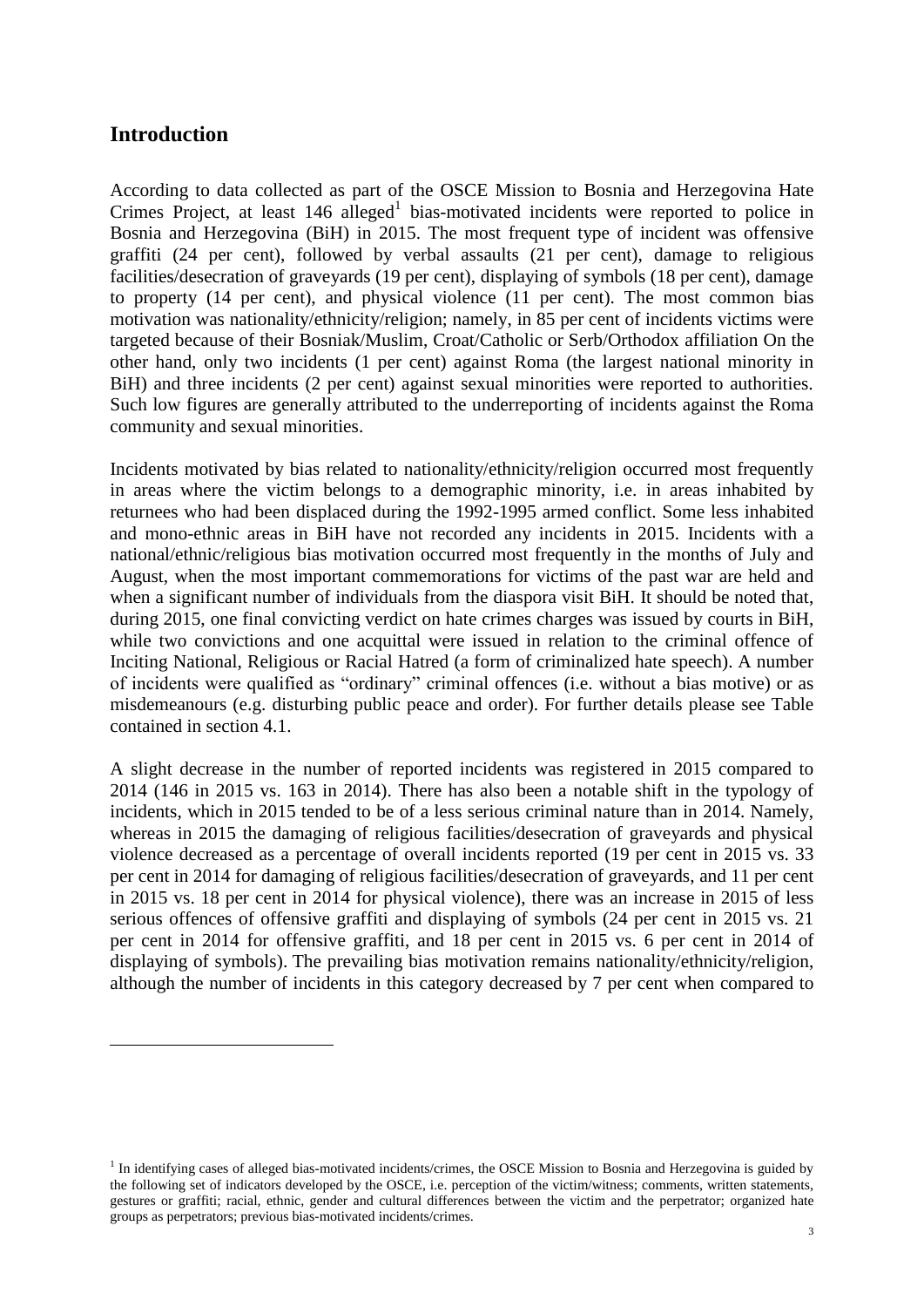$2014<sup>2</sup>$ . Despite figures which suggest improvement in this respect, there continues to be a lack of related systemic solutions. Furthermore, intolerant rhetoric continues to dominate media and social networks, creating a protracted climate of discomfort, intimidation and insecurity.

# <span id="page-3-0"></span>*1. Legislative Developments*

Unlike Republika Srpska (RS) and the Brčko District of BiH, the Federation of Bosnia and Herzegovina (FBiH) has, for a number of years, been lacking a comprehensive legal framework for combatting hate crimes, therefore jeopardizing equality before the law and legal certainty. A new set of amendments was drafted and adopted by the FBiH Government in November 2015, subsequently adopted by the FBiH Parliament in April 2016, and entered into force in June 2016. This process was supported by the OSCE Mission to Bosnia and Herzegovina.

Similarly as in RS and Brčko District of BiH, the amendments introduce the 'discriminatory selection' model<sup>3</sup> in the definition of hate crimes and represent a significant step toward ensuring equal protection to discriminated groups. The closed list of protected characteristics corresponds to the list provided in the RS Criminal Code, i.e. race, colour, religious beliefs, nationality or ethnicity, language, disability, sex, sexual orientation, and gender identity.

The amendments also introduce bias/hatred motivation as a mandatory aggravating circumstance to be taken into consideration as part of sentencing. Furthermore, improved protection is provided to victims with the introduction of aggravating forms of the criminal offences of murder, grievous bodily harm, rape and malicious mischief, when committed out of hatred.

The importance of responding to hate crimes is recognized in the [BiH Strategy for the](http://msb.gov.ba/PDF/STRATEGIJA_ZA_BORBU_PROTIV_TERORIZMA_ENG.pdf)  Prevention and Fight against [Terrorism 2015-2020,](http://msb.gov.ba/PDF/STRATEGIJA_ZA_BORBU_PROTIV_TERORIZMA_ENG.pdf) which was adopted by the Council of Ministers of BiH on 8 July 2015. Hate crimes can and often do contribute to radicalization and violence that threatens the security situation in the country. Accordingly, training for law enforcement and legal professionals, the establishment of a data collection system, and preventive activities in relation to hate crimes, have all been included in the Strategy<sup>4</sup>. The Action Plan for the implementation of the Strategy was prepared in September 2015.

# <span id="page-3-1"></span>*2. Collection of Data/Statistical Information*

 $\overline{a}$ 

Additional commitment is needed on the part of BiH authorities to establish systematic data collection on bias-motivated incidents and hate crimes at the police, prosecutorial and judicial

<sup>&</sup>lt;sup>2</sup> The entire set of data on hate crimes and bias-motivated incidents can be found in the <u>Hate Monitor</u>, issued on a monthly basis.

 $3$  In the discriminatory selection model, the offender deliberately targets the victim because of a protected characteristic, but, unlike with the hostility model, no actual hatred or hostility is necessary to prove the offence.

<sup>&</sup>lt;sup>4</sup> The OSCE Mission to Bosnia and Herzegovina has provided its input to this process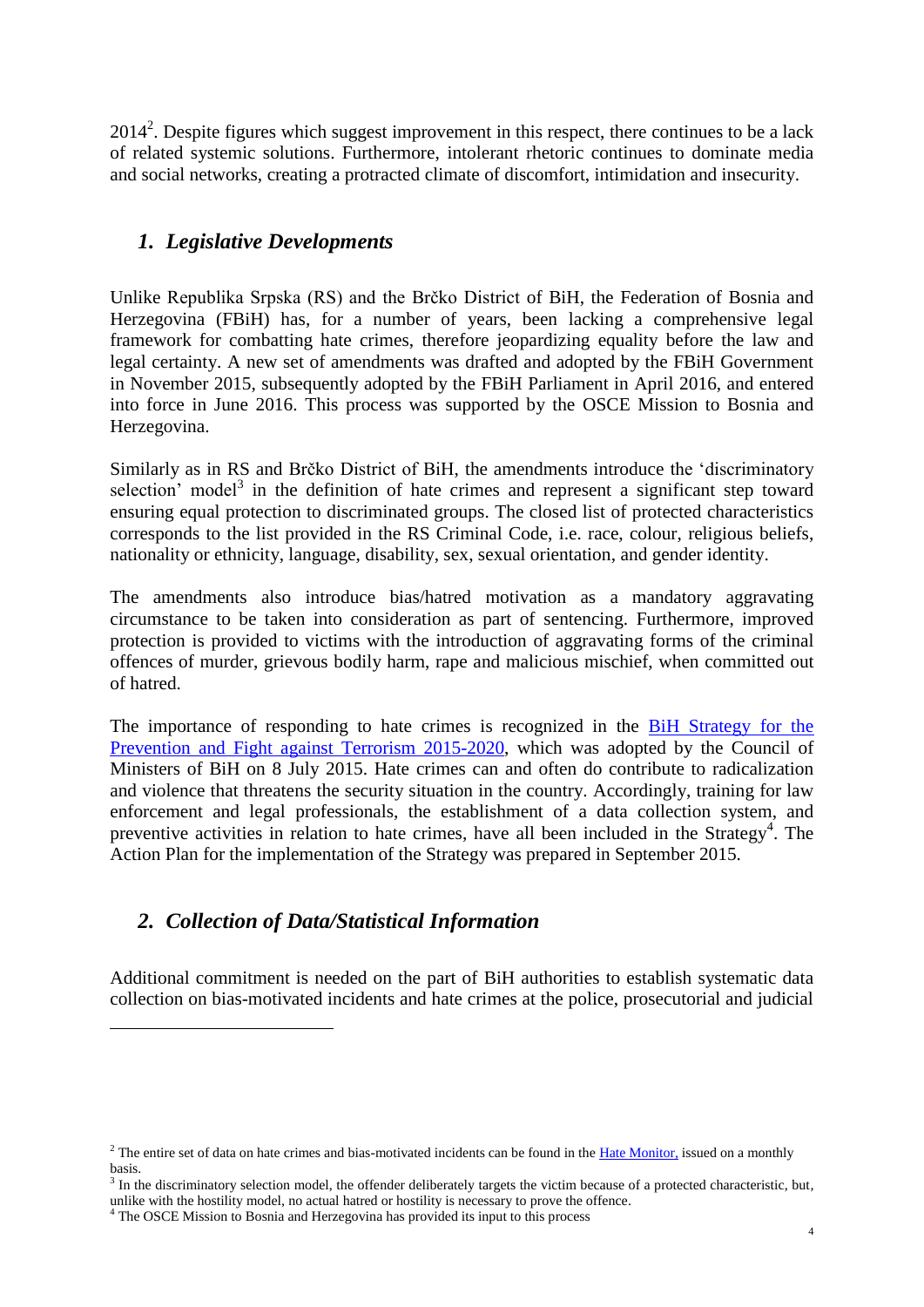levels. The mechanisms available for providing information to the National Point of Contact for Hate Crimes continue to be *ad hoc* and non–systemic in nature. The reporting on the part of the BiH law enforcement agencies fails to efficiently disaggregate data on incidents and bias-motivated crimes from other crimes for reporting purposes. The 'police incidents recording' pilot system developed under  $TAIEX<sup>5</sup>$  in co-operation with the Directorate for Coordination of Police Bodies of BiH has the technical possibility to introduce disaggregation of bias-motivated incidents already at the level of police. However, at present, this possibility is not being utilised. The High Judicial and Prosecutorial Council (HJPC) of BiH has limited capacity to compile and disaggregate data on criminal proceedings related to hate crimes. In addition to the key recommendations to the HJPC BiH contained in this report, it is recommended that more consideration be given to ensuring that the current databases available to judiciary<sup>6</sup> capture and group bias motive under the criminal offence categories, both in prosecutorial and judicial decisions.<sup>7</sup>

# <span id="page-4-0"></span>*3. Overview of Incidents and Authorities' Responses*

The overview of data under this subheading is extracted from the OSCE Mission to Bosnia and Herzegovina's monitoring of crimes or incidents characterized by the presence of 'bias indicators', and is based on incidents reported to police in BiH. Many of the recorded cases are not investigated, qualified or prosecuted as hate crimes.

#### <span id="page-4-1"></span>**3.1. Judicial Cases**

**Case Status**

| 2015                   | Hate<br>crimes | Inciting Racial,<br><b>National or Religious</b><br>Hatred | Non-bias<br>charge | Misdemeanour<br>charge |
|------------------------|----------------|------------------------------------------------------------|--------------------|------------------------|
| <b>Initiated cases</b> |                |                                                            |                    |                        |
| <b>Ongoing cases</b>   |                |                                                            |                    |                        |
| <b>Completed cases</b> |                |                                                            |                    |                        |

#### **Final Decisions**

| <b>Charge</b>                                  | Acquittals Convictions | Imprisonment<br>(months)      | Fine<br>(BAM $^{8}$ |
|------------------------------------------------|------------------------|-------------------------------|---------------------|
| Grievous Bodily Harm - out of<br><b>hatred</b> |                        |                               |                     |
| Defiling a Grave or a Corpse                   |                        | juvenile correctional measure |                     |

<sup>5</sup> Technical Assistance and Information Exchange instrument of the European Commission

<sup>6</sup> CMS- Court Case Management System and TCMS- Prosecution Case Management System

<sup>&</sup>lt;sup>7</sup> See ODIHR's Hate Crime Data Collection and Monitoring: A Practical Guide, available at

<http://www.osce.org/odihr/datacollectionguide>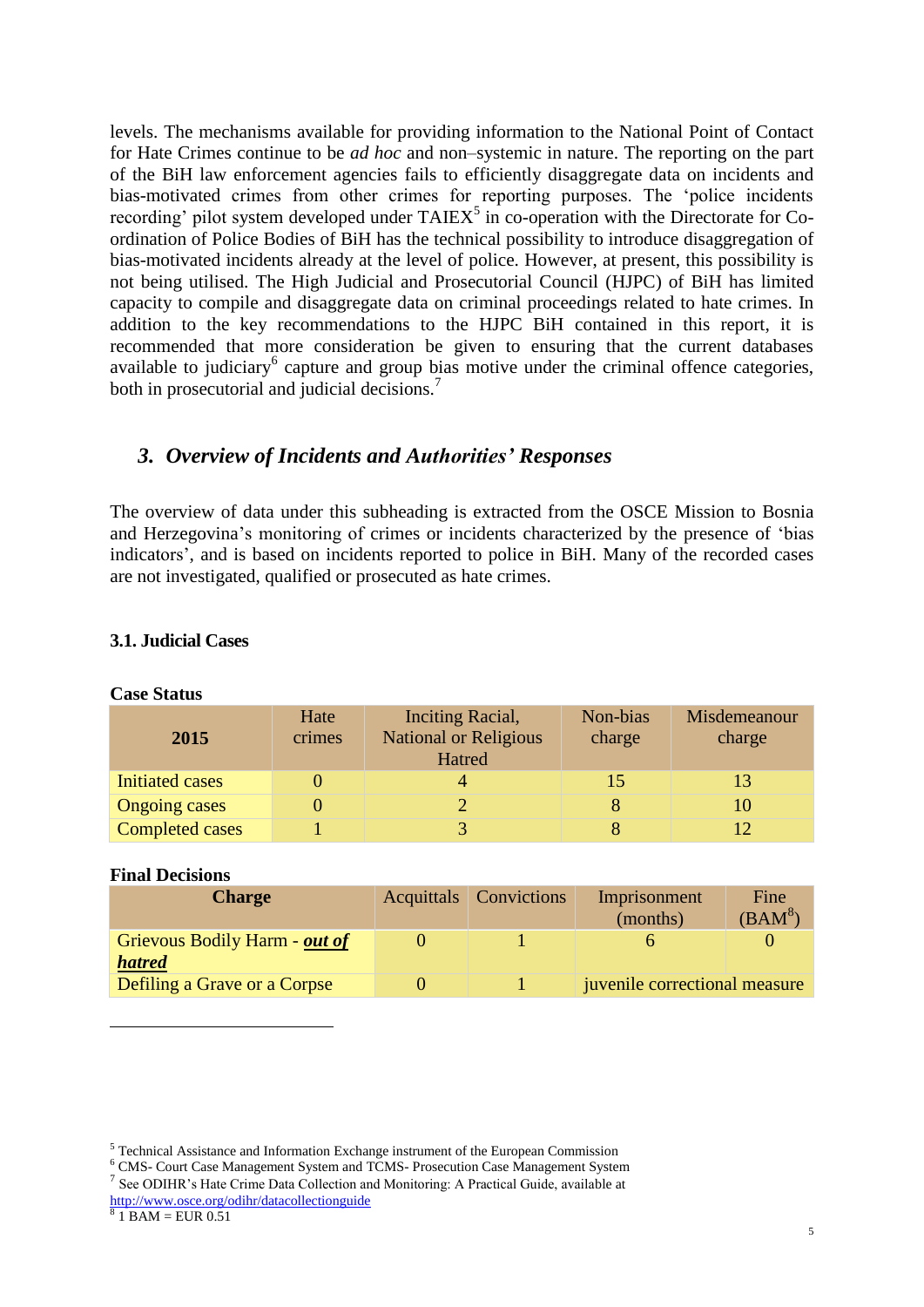| Murder                                  |          |   | 120               | 0                |
|-----------------------------------------|----------|---|-------------------|------------------|
| <b>Inciting Racial, National or</b>     |          | 2 | 4                 | 0                |
| <b>Religious Hatred</b>                 |          |   |                   |                  |
| <b>Aggravated Theft</b>                 | 0        |   | 3                 | $\theta$         |
| <b>Causing Public Danger</b>            |          |   |                   | $\left( \right)$ |
| <b>Illegal Possession of Weapons or</b> | $\left($ |   |                   | 0                |
| <b>Explosive</b>                        |          |   |                   |                  |
| <b>Violent Behaviour</b>                | 0        |   | 3 (suspended 12)  | $\Omega$         |
| <b>Malicious Mischief</b>               |          | 2 |                   | $\Omega$         |
| <b>Light Bodily Injury</b>              |          |   | 9 (suspended 24)  | 0                |
| <b>Threatening Security</b>             |          | 0 |                   | 0                |
| Infringing the Inviolability of         |          | 2 |                   | 1500             |
| Dwelling                                |          |   |                   |                  |
| Misdemeanour (violation of              | 5        | 7 | $\mathbf{\Omega}$ | 4350             |
| public peace and order)                 |          |   |                   |                  |

#### **Final hate crimes verdict for grievous bodily harm**

In June 2015, a second instance court issued the final guilty verdict and handed down a sixmonth imprisonment sentence to a man of Serb ethnicity who, in August 2013, attacked two Bosniak returnees (father and son) who were on their way to the Eid Morning Prayer at the Begsuja Mosque in Zvornik (RS). The father and son were intercepted by the assailants as they were approaching the Mosque and one of the assailants, under the influence of alcohol, started a quarrel regarding the use of the religious greeting 'Salaam-Alaikum'. The quarrel resulted in a physical altercation in which the elderly Bosniak returnee sustained serious bodily injuries and one of the Serbs sustained light bodily injuries.

The police reported this incident to the District Prosecutor's Office (PO) in Bijeljina with an initial qualification of 'infliction of bodily injuries'. Both the perpetrators and the victims were treated as suspects. Ultimately however, the police investigation concluded that only the Serb perpetrator participated in the commission of the crime qualified as a grievous bodily injury committed out of hatred. Despite the initial qualification of the offence by the police, the PO subsequently acknowledged hate as being an element of the offence leading to a change in the legal qualification.

Although the case was adjudicated as a hate crime, the first instance court sentenced the perpetrator to three months of imprisonment, a sentence below the legal minimum prescribed for this type of offence<sup>9</sup>, assessing several mitigating circumstances as one particularly mitigating circumstance. The second instance court upheld the first instance decision, but increased the imprisonment sentence to six months; a period which is still below the prescribed legal minimum.

<sup>&</sup>lt;sup>9</sup> Sentence range is 1 to 8 years of imprisonment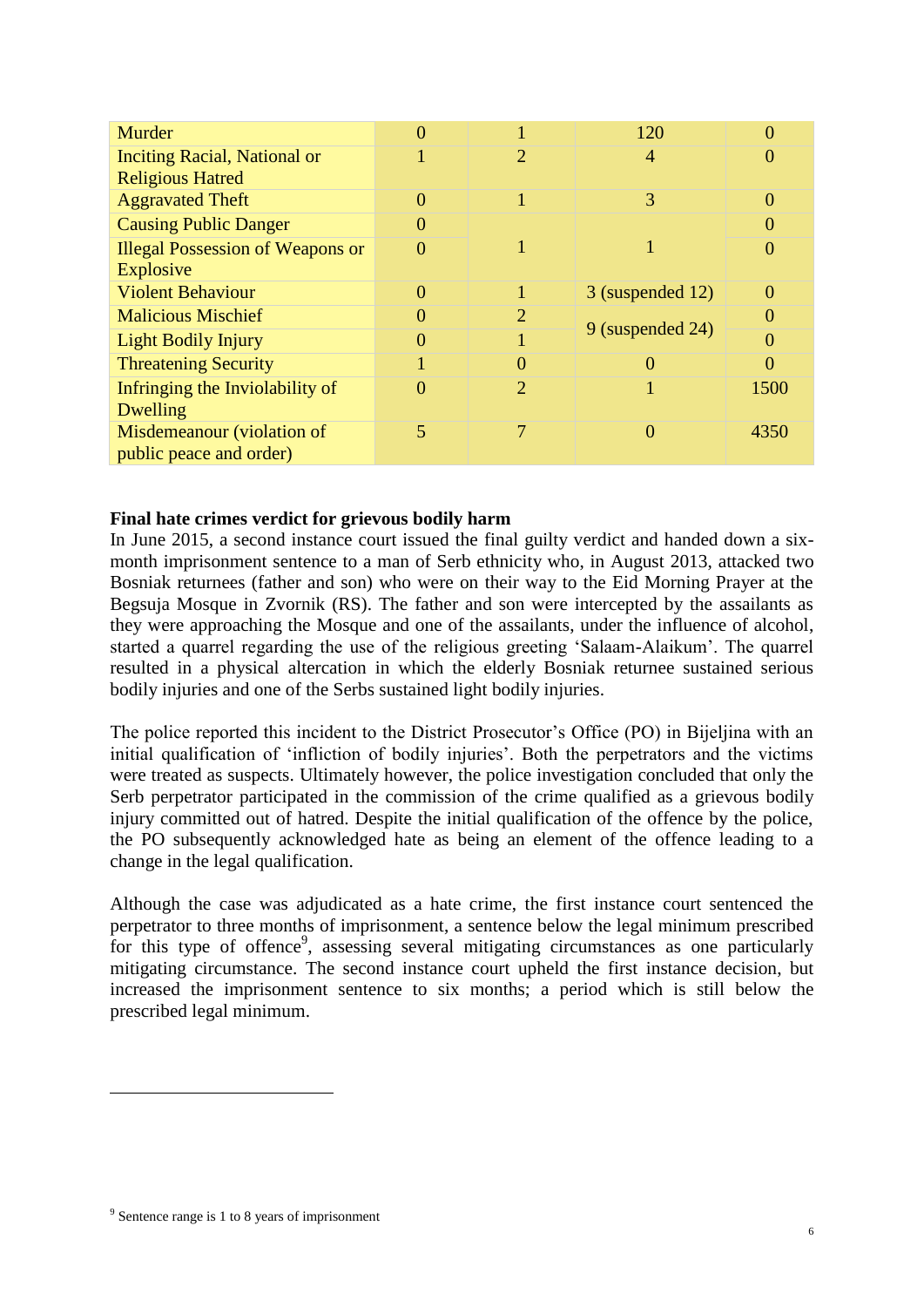#### **Kozluk murder case (non-bias charge)**

In April 2014, an elderly Bosniak returnee to the village of Kozluk, Zvornik (RS), was brutally murdered on Orthodox Easter with an axe in his front yard by his Serb neighbour. The murder followed a quarrel in a local bar earlier that evening about the 1992-1995 armed conflict and the refusal of the victim to take Easter eggs offered by the perpetrator. Soon after discovering the victim's body, the local police identified the suspect and arrested him. The perpetrator was charged with murder without bias motivation.

This crime resulted in a great degree of concern on the part of the local community and throughout BiH, and drew significant media attention.

In February 2015, the first instance court found the perpetrator guilty and sentenced him to ten years of imprisonment. The appeal procedure was finalised in June 2015 by confirmation of the first instance verdict. No bias motive was investigated, nor was it raised in the indictment by the prosecutor within the first instance or appeals procedure despite the fact that some witnesses expressly provided bias motivated background of the aforementioned quarrel.

#### <span id="page-6-0"></span>**3.2. Instances of Incidents in 2015**

#### **Physical violence in Kotor Varoš**

In July 2015, in Vrbanjci, Kotor Varoš (RS), a returnee of Bosniak ethnicity was attacked by three masked persons on the road from Vrbanjci to Banja Luka. The perpetrators carved the shape of a cross and the *'four S'* sign (in Cyrillic alphabet)<sup> $10$ </sup> on his body. The victim was in his van on his way to collect supplies for a grocery store. Based on the statement given by the victim, he was intercepted on the road by three masked males, two of them with handguns. The victim was hit over the head and lost consciousness as a result. When he regained consciousness, he found himself and his van on a side road, his T-shirt was taken off, and he had a number of injuries - one injury in the shape of a cross on his stomach, one injury in the shape of a cross on his back, and one such injury was attempted to be inflicted on his chest. Subsequent to the attack the victim went home, and after a discussion with his family he reported the incident to the police. The police interviewed the victim, took photographs of the injuries, and sent him to receive care at the hospital. The victim told the police and the prosecutor that he does not suspect anyone, emphasizing that he cannot even say that the attack was committed by ethnic Serbs. The victim had a significant amount of money on the passenger's seat of the van at the time of the attack, but only his mobile phone was taken by the attackers.

#### **Displaying offensive symbols in Doboj**

 $\overline{a}$ 

In March 2015, in Doboj (RS), a football supporter group 'Vojvode' gathered in the city park to support a war veterans association that was staging a protest related to the Mayor's decision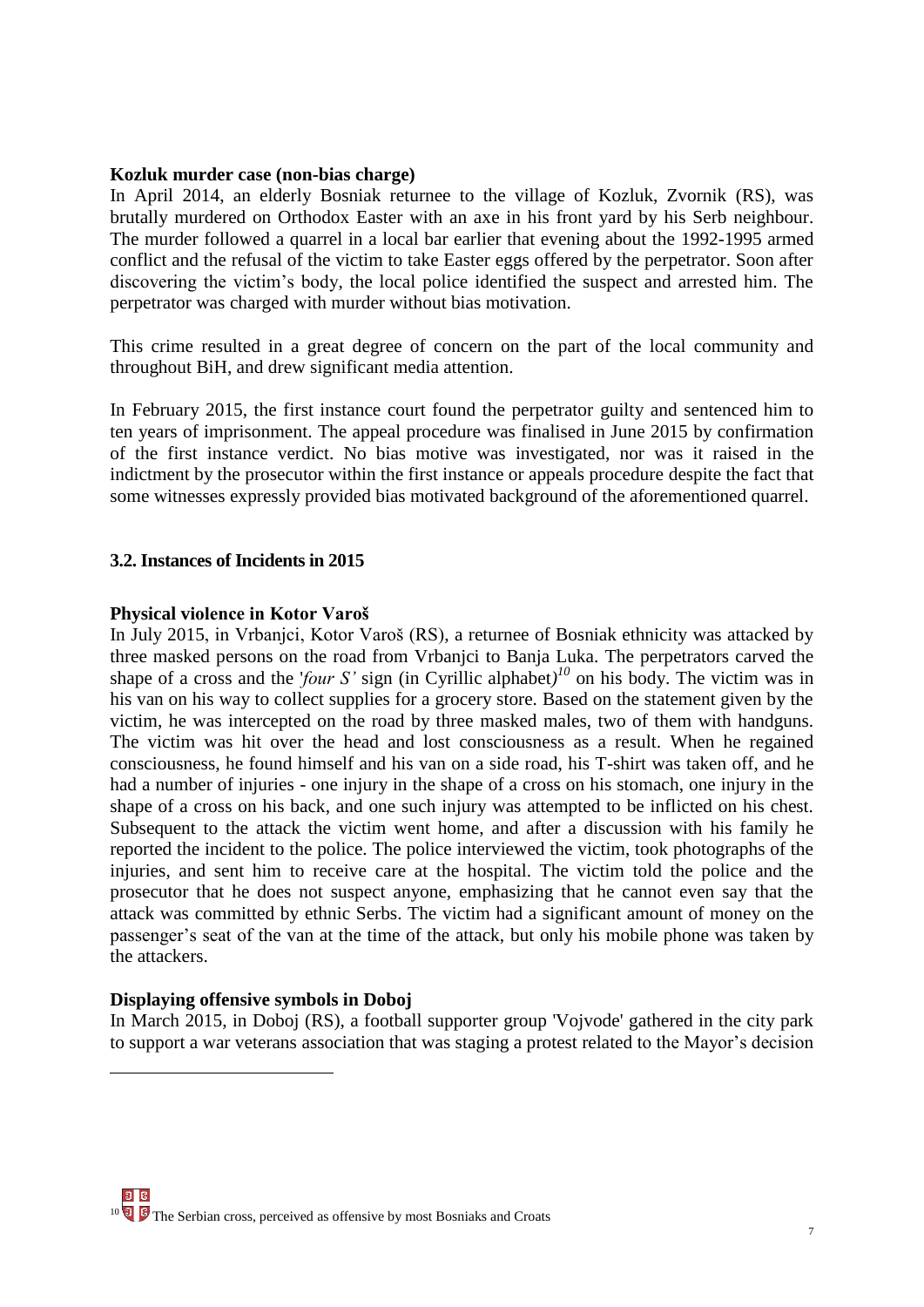to join the *Union of Turkish World Municipalities<sup>11</sup>*. The group carried a banner reading "we despise those disgusting individuals who convert to Islam, Doboj has been and will stay Serbian!<sup>12</sup>. The local Coalition against Hate, the local football club 'Sloga', and the Union of National Minority of Doboj Region condemned this incident.

#### **Physical violence in Sarajevo against bikers from Serbia**

In May 2015 in Sarajevo, a group of 30 male supporters of the football club 'Sarajevo' physically assaulted four bikers from Čačak, Serbia, who were visiting Sarajevo as tourists after a motorcycle race which was held in Pale (RS). Four injured bikers reported the incident to the Pale out-patients clinic whose personnel notified the Pale Police Administration. The police took statements from the injured parties on the incident and notified Canton Sarajevo Police. According to the statements, a group of 30 unknown persons first threatened them that they would slaughter them, verbally assaulted them and called them 'Chetniks'<sup>13</sup>, after which they hit them and kicked them. Subsequently, the victims managed to escape from the attackers. While running away, the victims noticed police officers, to whom they then reported the incident. The police escorted the victims to the exit from Sarajevo towards Pale. The Pale Police Administration informed the RS Ministry of Interior, the Canton Sarajevo Ministry of Interior, as well as the Embassy of Republic of Serbia in Sarajevo of the incident. A bikers club from Tuzla (FBiH) condemned the incident and sent a letter to the Canton Sarajevo Minster of Interior with a request to act in accordance with the law and investigate and process those responsible for the attack.

#### **Offensive graffiti in Osmaci**

In June 2015, an unknown perpetrator/s drew the following graffiti on the facade of the Primary School 'Aleksa Šantić' in Osmaci (RS): 'Naser O. Kravica - Hey, who came on Christmas day'. In addition, the following graffiti appeared on the supporting wall of the school playground: 'Who came to Kravica on Christmas day' and 'We are waiting for your order, General Naser Orić'<sup>14</sup>.

#### **Offensive graffiti in Teslić**

 $\overline{a}$ 

In August 2015, a threatening graffiti 'We the Serbs do not drink wine, we will drink the blood of all Croats'<sup>15</sup> and a cross with the '*four S'* sign *(in Cyrillic alphabet)* appeared on the public house in the village of Studenci, Teslić (RS), a village mainly inhabited by Croats. The police conducted a timely investigation of the crime scene and determined that the insulting graffiti were written on a public building, but also at a nearby sports field. The report on

<sup>&</sup>lt;sup>11</sup> The Union of Turkish World Municipalities is an organization (TDBB) established with the purpose of establishing cooperation with the countries and regions where the Turkish language and its dialects are spoken as well as local administrations and unions from places that have geographic, historical and cultural commonalities with them, providing support for their development and ensuring the preservation of the city heritage. It has 1001 members from 16 countries.' Doboj decided to join as a precondition for accessing funds for recovery after floods and landslides in May 2014 <sup>12</sup> *'Poturice odvratne mnogo ste nam mrski, Doboj je bio i ostaće Srpski!'*

<sup>&</sup>lt;sup>13</sup> 'Chetnik' refers to a Serbian nationalist movement that operated during World War II. It is also used to refer to Serbs that fought in the Bosnian Serb Army in the 1992-95 armed conflict in BiH, and at times as a derogatory term referring simply to someone of Serb ethnicity.

<sup>14</sup> *'Naser O. Kravica – Hej, Ko na Božić dođe. Ko na Božić u Kravicu dođe i Čekamo zapovijed Generalu Naseru Oriću.'* General Naser Orić was tried and acquitted of command responsibility before ICTY for failing to prevent assault on Kravica on Orthodox Christmas in 1993 in which many Serbs, including civilians, were killed and injured and property destroyed on a large scale.

<sup>15</sup> *'Mi Srbi ne pijemo vina, napićemo se krvi Hrvatima svima'*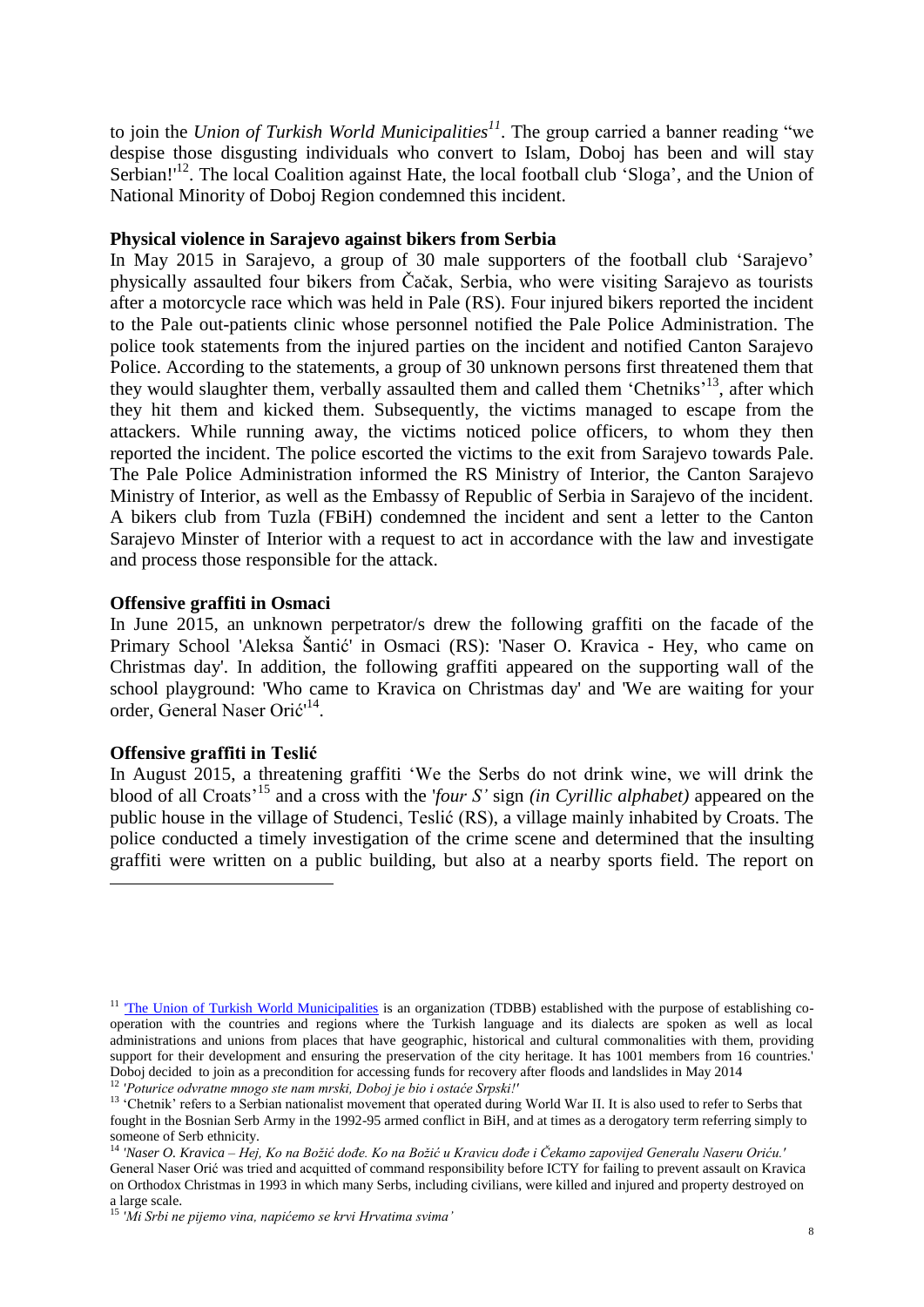findings was submitted to the prosecutor in charge, who qualified this incident as a criminal offence of Inciting National, Racial or Religious Hatred, Discord or Hostility. No perpetrators were identified. The inhabitants of the village took the initiative to remove the graffiti on the same day. The local community representative publicly condemned the incident and asked for tensions not to be raised.

#### **Verbal assault in Teslić**

In August of 2015, an incident occurred in the village of Slatina, Teslić (RS). According to police, three young men of Serb ethnicity previously known to police were driving through the Croat village shouting insults and threats on ethnic grounds. They subsequently stopped in front of the village tavern and attacked the people celebrating the Catholic holiday of the Assumption of the Blessed Virgin Mary. One of the guests of the tavern suffered light bodily injuries. The reaction of the police was prompt and all three perpetrators were detained.

The perpetrators were under the influence of alcohol and were known to police as having tendencies toward violence and misconduct. The victim, who expressed concern about his safety, was instructed by police to visit a doctor and obtain a medical report on his injuries. In order to prevent any further escalation of violence, the police increased the number of the police patrols in the area. The duty prosecutor was informed about the related police activities. Initially, the prosecutor qualified the incident as an offence of violent behavior. The political party HDZ 1990 published a statement in relation to both incidents in which they said that the situation of the Croat returnees in Teslić is serious and frightening. It was also said that a dozen Croat houses and other property were vandalised and destroyed in 2014.

#### **Racist abuse in Zenica**

During the BiH Premiere League football match between FC Čelik Zenica and FC Sarajevo, played in Zenica (FBiH), the media recorded incidents caused by the home and visiting football supporters, including attacks by supporters of FC Sarajevo on police officers who were securing the game, and racist abuse, resulting in the suspending of the game for 20 minutes. Subsequently, FC Sarajevo addressed the press, stating that the supporters of FC Čelik racially abused Harmony Ikande, a Nigerian player of FC Sarajevo, by making monkey noises directed at him, including when Ikande was being substituted out of the game. The media published a video showing Ikande being heckled by the FC Čelik supporters. FC Sarajevo expressed its disappointment and condemned the 'racial discrimination and nationalism during the match'. A criminal report was subsequently filed for violent behaviour of the FC Sarajevo supporters. The racist outburst was not included in the criminal report.

#### **Verbal assault against Roma**

In March 2015, in a collective accommodation centre in the village of Bukvik, Brčko District BiH, a husband and wife (of Bosniak and Serb ethnicity) verbally assaulted a Roma person on ethnic grounds and threatened to expel her from the collective accommodation centre. In retaliation, the Roma person verbally assaulted the two of them, including by calling the Serb a 'Chetnik' and verbally assaulting him on ethnic grounds. The police fined all three in misdemeanour proceedings for violation of public peace and order, but only the Roma woman was also accused of verbal assault based on ethnic and national grounds.

#### **Mosque incident**

In August 2015, on the Catholic holiday of the Assumption of the Blessed Virgin Mary, a group of approximately ten young men of Croat ethnicity arrived to the village Omerovići, Tomislavgrad Municipality (FBiH) in two vehicles. The assailants placed a gas container at the entrance to the local mosque and allowed the gas to leak. They then verbally assaulted the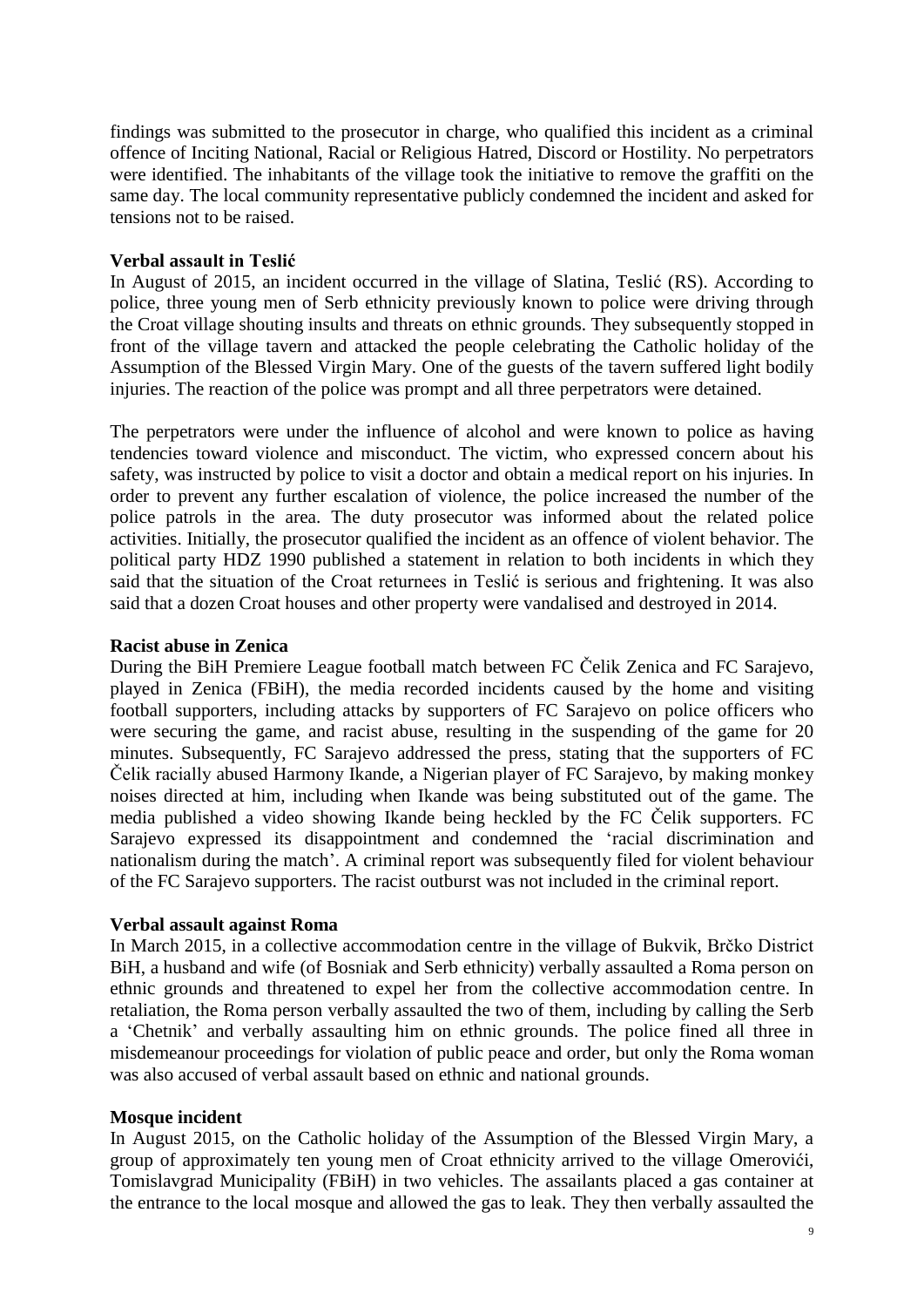Bosniak/Muslim inhabitants on ethnic/religious grounds and demolished their cars parked nearby. The police apprehended the perpetrators and filed a criminal report for Inciting National, Racial and Religious Hatred, Discord or Hostility. The competent court ordered one-month custody for eight suspects, all with dual citizenships (BiH/Croatian/Swiss). This incident was publicly condemned by the Tomislavgrad Mayor, local and cantonal boards of Croat political parties, and the Islamic Community in BiH.

#### **Desecration of an Orthodox cemetery**

In June 2015, the Orthodox cemetery in Osjek, Ilidža Municipality (FBiH) was desecrated. Several grave stones were damaged by red paint. Also, a cross from one of the graves was placed on another grave, several marble vases were broken, and eight brass handles were stolen from one grave. The police identified two juveniles as suspects. One of the two Vice Presidents of the FBiH (an ethnic Serb) publicly condemned this incident. Similar incidents took place in the past at the same cemetery.

#### **Graffiti on an Adventist church**

In January 2015, in Prijedor (RS), an unknown perpetrator/s sprayed a cross and four letters "*S*" sign in Cyrillic alphabet across the side wall of the Adventist church in the centre of Prijedor. The police secured the scene, took photographs of the graffiti, and drafted a preliminary report.

#### **Desecration of a Catholic cemetery and damage to a parish office**

In September 2015, in Zavidovići (FBiH), unknown perpetrators stole all the metal vases and statutes from a local Catholic cemetery and damaged one grave stone. Also, unknown perpetrators broke into the town's parish office and stole a small amount of money. In addressing the media, the Parson expressed hope that the authorities would do more to protect religious objects and the congregation.

#### **Homophobic incident**

In May 2015, at a football match between FC Sarajevo and Željezničar in Novo Sarajevo (FBiH), supporters of FC Sarajevo displayed a large banner with offensive content against the LGBT population<sup>16</sup>. This incident occurred on the occasion of the International Day against Homophobia. The FARE (Football against Racism in Europe) Director Piara Powar said that this was one of the worst examples of homophobia that was seen that season. Powar also called on BiH authorities to react and stressed that the banner was not removed during the game despite the large presence of police forces securing the event. Also, the Centre for Legal Assistance for Women in Zenica publicly condemned the incident.

#### <span id="page-9-0"></span>**3.3 Key Findings**

 $\overline{a}$ 

The training efforts for law enforcement, prosecutors and judiciary on tackling hate crimes have yielded only limited progress in terms of the quality of investigations, proper

<sup>16</sup> *'17.5. je Međunarodni dan borbe protiv homofobije. U čast sutrašnjeg praznika vašeg, napušite se dobro k... našeg'* (17 May is the International Day against Homophobia. In honour of your holiday, suck our d...)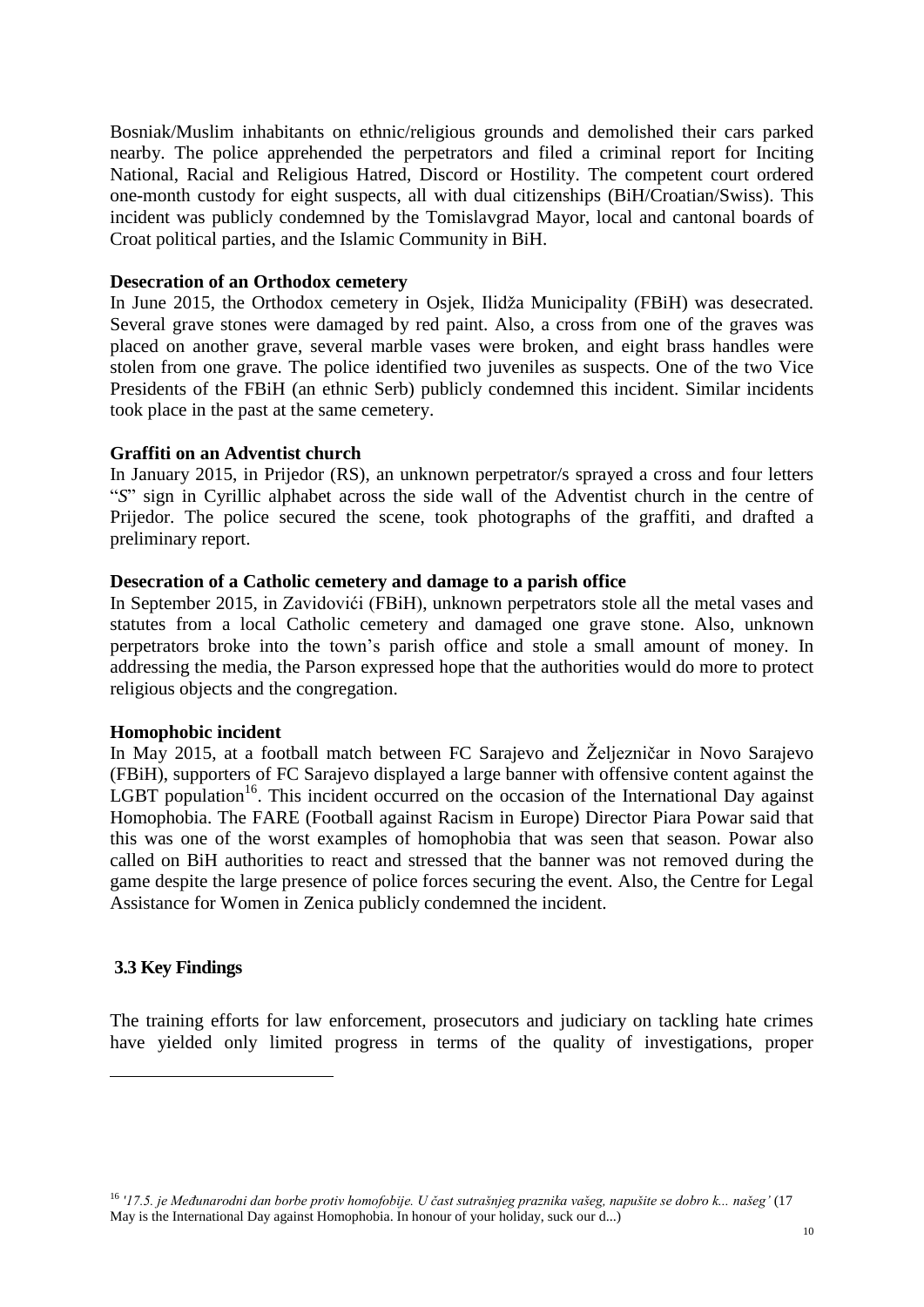qualification of crimes and appropriate sanctioning. Such an outcome was in part a result of the inadequate legal framework in FBiH, as noted above. Investigations of bias motive are still not at a satisfactory level. Instead of investigating on possible bias motives, practitioners often opt to qualify hate crimes under the criminal offence of Inciting National, Racial or Religious Hatred, Discord or Hostility. This occurs not only in instances of verbal assaults or other forms of hate speech, but also in cases of physical violence or property damage with a bias motive. In addition, a significant number of incidents are being processed through misdemeanour proceedings or as non-bias criminal offences. Accordingly, areas of concern in this respect include: bias motive is not investigated even in cases where one or more bias indicators are present, and thus remains unsanctioned; failure to prove the criminal offence of Inciting National, Racial or Religious Hatred, Discord or Hostility leading to impunity; a very lenient sentencing policy (even for non-bias crimes), with the most frequent sentences being at, or below, the legal minimum; victims' rights in proceedings being very limited and mostly dependent on the willingness and ability of the prosecutor to take into account the interest of the victims and provide advice, resulting in a situation where none of the victims in the reported incidents were provided legal aid; the high risk of undercharging when incidents are dealt with as misdemeanours, and the consequent preclusion of the possibility to initiate criminal proceedings because of the risk of violating the *ne bis in idem* principle.

The training of police, prosecutors and judiciary on applying hate crimes provisions is a longterm and continuing process that involves both enhancing the knowledge and skills of practitioners, as well as raising awareness and understanding of prejudice, the protection of vulnerable groups, and the need for a more secure society.

#### <span id="page-10-0"></span>**3.4 Responses**

 $\overline{a}$ 

In 2015, there were 96 responses issued by religious leaders, officials and civil society, in relation to 41 bias-motivated incidents. Public officials were the most active in publicly condemning these types of incidents, followed by religious leaders and civil society representatives. Local activists carried out a number of activities for the removing of offensive graffiti. The highest number of public condemnations was issued in relation to an incident that occurred in Prijedor (RS) in August 2015 when a group of ethnic Serb youth engaged in verbal insults and a physical altercation with a group of ethnic Bosniak youth.

In comparison to 2014, when condemnations were related to more than one third of all biasmotivated incidents/crimes, in 2015 this number dropped to less than one third. Coalitions against Hate<sup>17</sup> and informal local groups of NGOs in BiH mobilised around promoting tolerance and social cohesion (*Supergrađani* and *Supergrađanke*), reacted to incidents and issued 11 public condemnations. Reactions also included activities implemented in local communities after the incidents took place, and in order to lower tensions and prevent possible counter-incidents (e.g. radio shows with local authorities after the terrorist attack in Zvornik, wall of tolerance after the incidents in Prijedor, visiting victims to show support, etc.).

<sup>&</sup>lt;sup>17</sup> Supported by the OSCE Mission to Bosnia and Herzegovina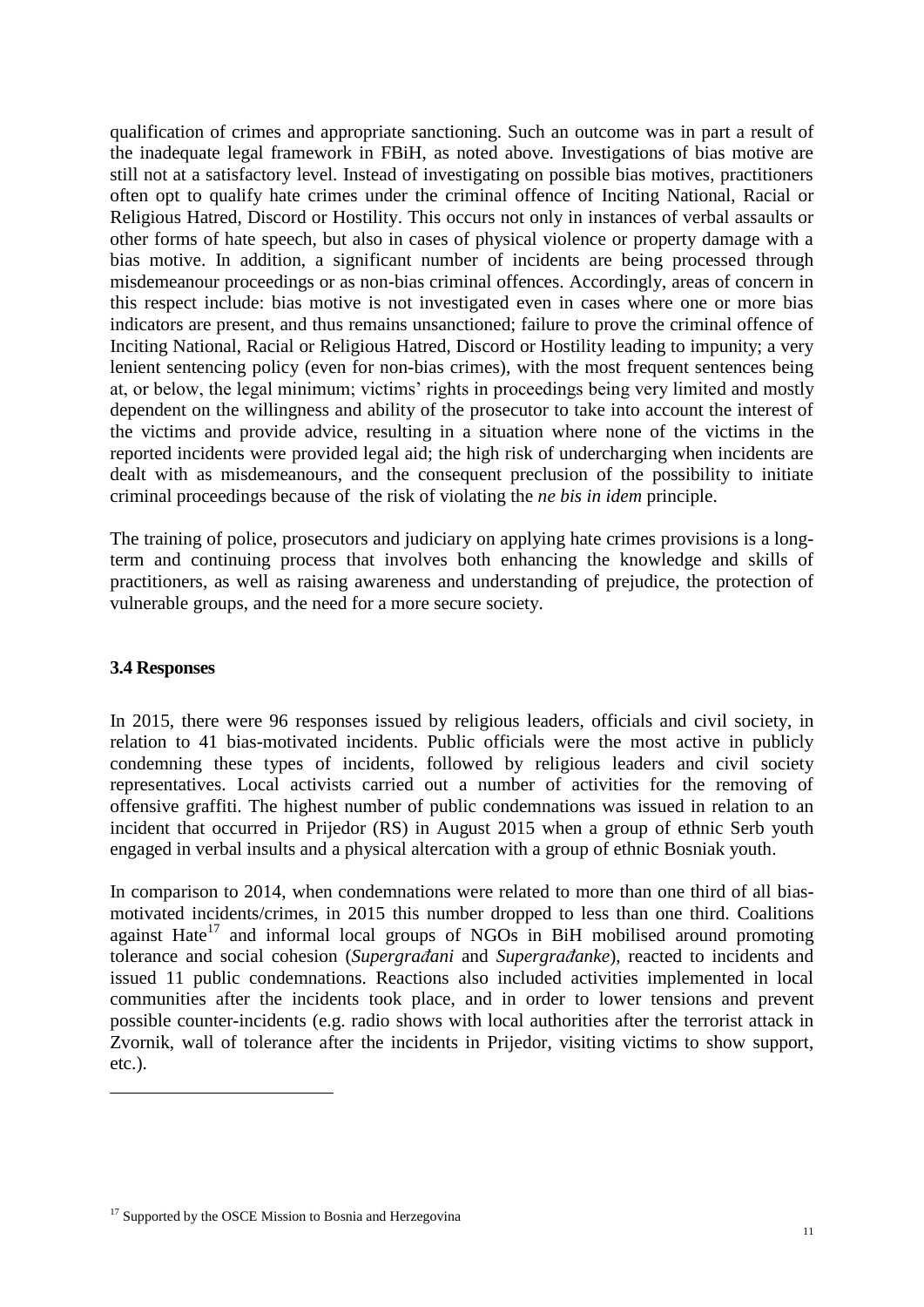The above-noted trend may be linked to the previously-described change in typology of incidents recorded in 2015.

# <span id="page-11-0"></span>*4. Governmental and Non-governmental Initiatives to Combat Hate Crimes*

## <span id="page-11-1"></span>**4.1. Governmental Initiatives**

In 2015, Judicial and Prosecutorial Training Centres in FBiH and RS, as well as entity Police Academies provided training on hate crimes for judges, prosecutors and law enforcement.<sup>18</sup> Four training events for 80 judges and prosecutors, and two training events for 46 law enforcement officers, were held.

In 2015, local authorities in five municipalities<sup>19</sup> in BiH adopted Community Cohesion Action Plans (CCAPs) aimed at preventing/responding to bias-motivated incidents in a more efficient manner.<sup>20</sup>

The National Point of Contact for Hate Crimes - a staff member of the BiH Ministry of Security - was proactive in participating in hate crimes related events and activities.

#### <span id="page-11-2"></span>**4.2. Non-governmental Initiatives**

In 2015, 19 local **Coalitions against Hate**, implemented approximately one hundred activities in the following areas:

- 1. *Preventive activities:* Promotion of tolerance and cohesion, including workshops with students of all ages, tolerance fairs, sports competitions, cultural events and radio shows.
- 2. *Alternatives to hate:* By painting over offensive graffiti and working on projects beneficial to the community, such as repairing playgrounds, the Coalitions showed to community members that may have been at risk of radicalization or influence of hate groups actions and initiatives which are beneficial to their communities and provided them with alternative ways of expressing themselves.

Coalitions against Hate also organized the Month of Tolerance (16 October 2015 - 17 November 2015) and implemented 50 associated activities at 19 locations throughout BiH. These activities promoted tolerance, mutual respect and cohesion in communities. This was

<sup>19</sup> Višegrad, Doboj, Vitez, Zavidovići and Brčko District BiH

<sup>&</sup>lt;sup>18</sup> In co-operation with the OSCE Mission to Bosnia and Herzegovina

<sup>&</sup>lt;sup>20</sup> This process was support by the OSCE Mission to Bosnia and Herzegovina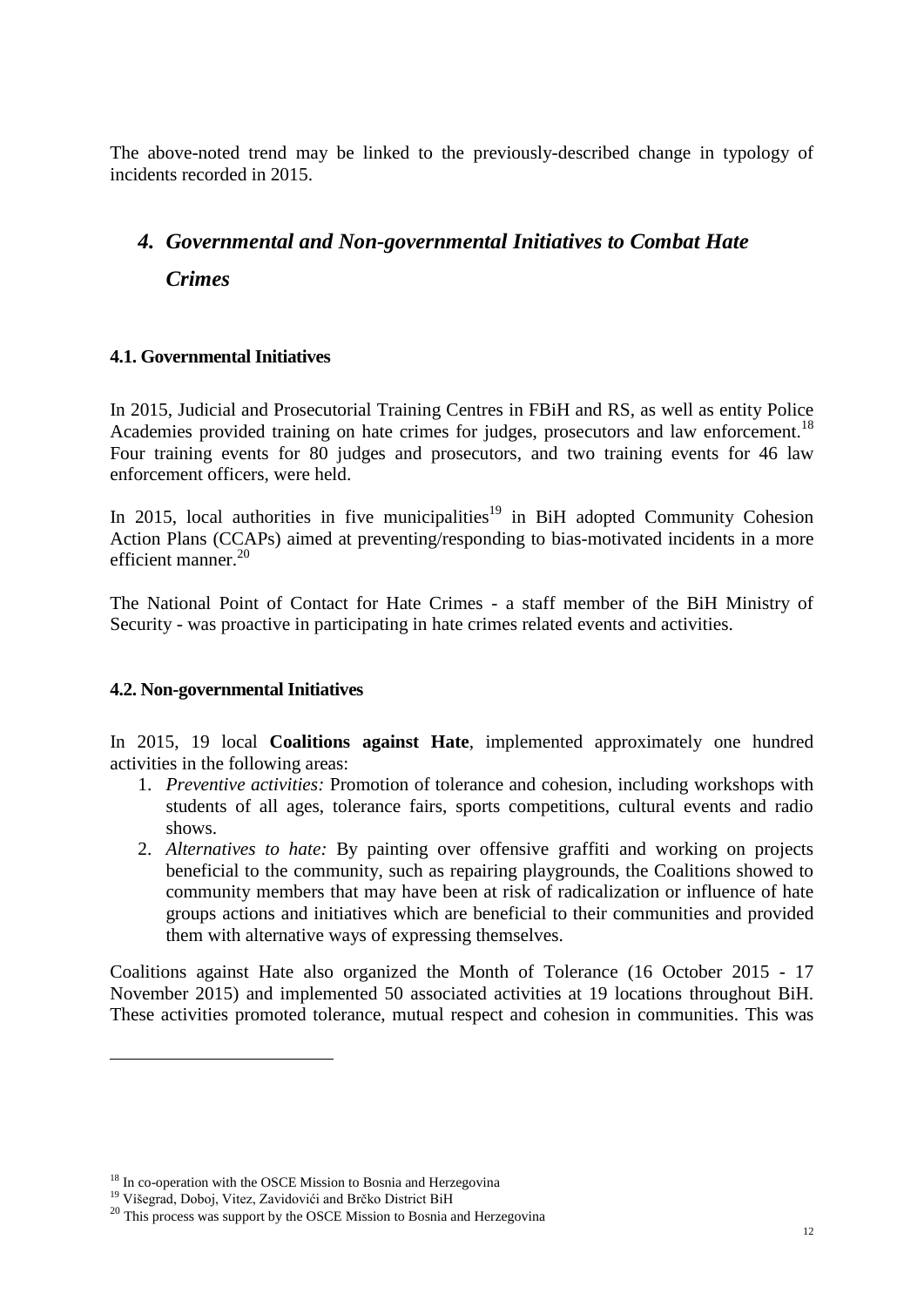the first time that all Coalitions used the same visual identity (printed banners, stickers, tshirts) and disseminated the same co-ordinated messages across BiH. Coalitions against Hate were also involved in the process of public consultations related to the adoption of the BiH Strategy for the Prevention and Fight against Terrorism 2015-2020.

In 2015, the **Sarajevo Open Centre** (SOC) continued implementing the two-year *Fighting Hate Crime in BiH* project funded by the Delegation of the Kingdom of the Netherlands to the  $OSCE<sup>21</sup>$ . This project included the holding of six trainings for 155 police officers in FBiH on hate crimes, and one training for 24 judicial and prosecutorial trainees. In addition, there were two trainings for 40 representatives of CSOs. As part of this project, two educational videos on [prejudice and stereotypes,](http://soc.ba/video-predrasude-i-stereotipi/) [hate crimes and hate speech,](http://soc.ba/video-krivicna-djela-pocinjena-iz-mrznje-i-govor-mrznje/) one [infographic,](http://soc.ba/infografika-krivicna-djela-pocinjena-iz-mrznje-u-bih/) as well as an educational documentary on hate crimes were produced.

The **Inter-Religious Council** of BiH<sup>22</sup> published its fifth **[annual report](http://www.mrv.ba/images/stories/english%20-%20izvjestaj%20zastita%20svetih%20mjesta_feb.pdf)** on attacks on religious buildings and other religious sites in BiH.

In May 2015, the NGO **Association for Democratic Initiatives** (ADI) initiated contacts with victims of ongoing trials in hate crimes and Incitement to Hatred cases in order to provide legal assistance. ADI managed to reach two victims and discuss possible avenues of legal redress in compensation cases.

## <span id="page-12-0"></span>**4.3. Social Media Outreach**

In 2015, the Social Media Team (SMT) was established<sup>23</sup> to develop strategies and materials for social media platforms, promoting the activities of the Coalitions against Hate, and developing positive narratives. The Team's first campaign was conducted during the Month of Tolerance (16 October 2015 - 17 November 2015), when 50 activities were implemented in 19 cities across BiH. The SMT prepared promotional material, audio-visual messages, and covered the work of the Coalitions on the ground. The SMT consists of 11 core members, and a wider group of supporters - all volunteers from the Coalitions against Hate. The SMT has recently also been bolstered by the addition of two Youth Advisory Group  $(YAG)^{24}$  members. The SMT supports the OSCE's #UnitedCVE campaign with development of positive narratives and work with youth.

Online tools that provide data on bias-motivated incidents and hate crimes and counternarratives are as follows:

[Hate Monitor](http://www.osce.org/hatemonitorbih) – a monthly info-graph containing data, statistics and trends contained in the OSCE Mission to Bosnia and Herzegovina Hate Crimes Database and relating to the occurrence of bias-motivated incidents/crimes and the responses to them by the

 $21$  The project is implemented in co-operation with the OSCE Mission to Bosnia and Herzegovina in the period October 2014 - December 2016

<sup>&</sup>lt;sup>22</sup> Međureligijsko vijeće u BiH

<sup>&</sup>lt;sup>23</sup> With support of the OSCE Mission to Bosnia and Herzegovina

<sup>&</sup>lt;sup>24</sup> An internal youth mainstreaming tool established by the OSCE Mission to Bosnia and Herzegovina in 2014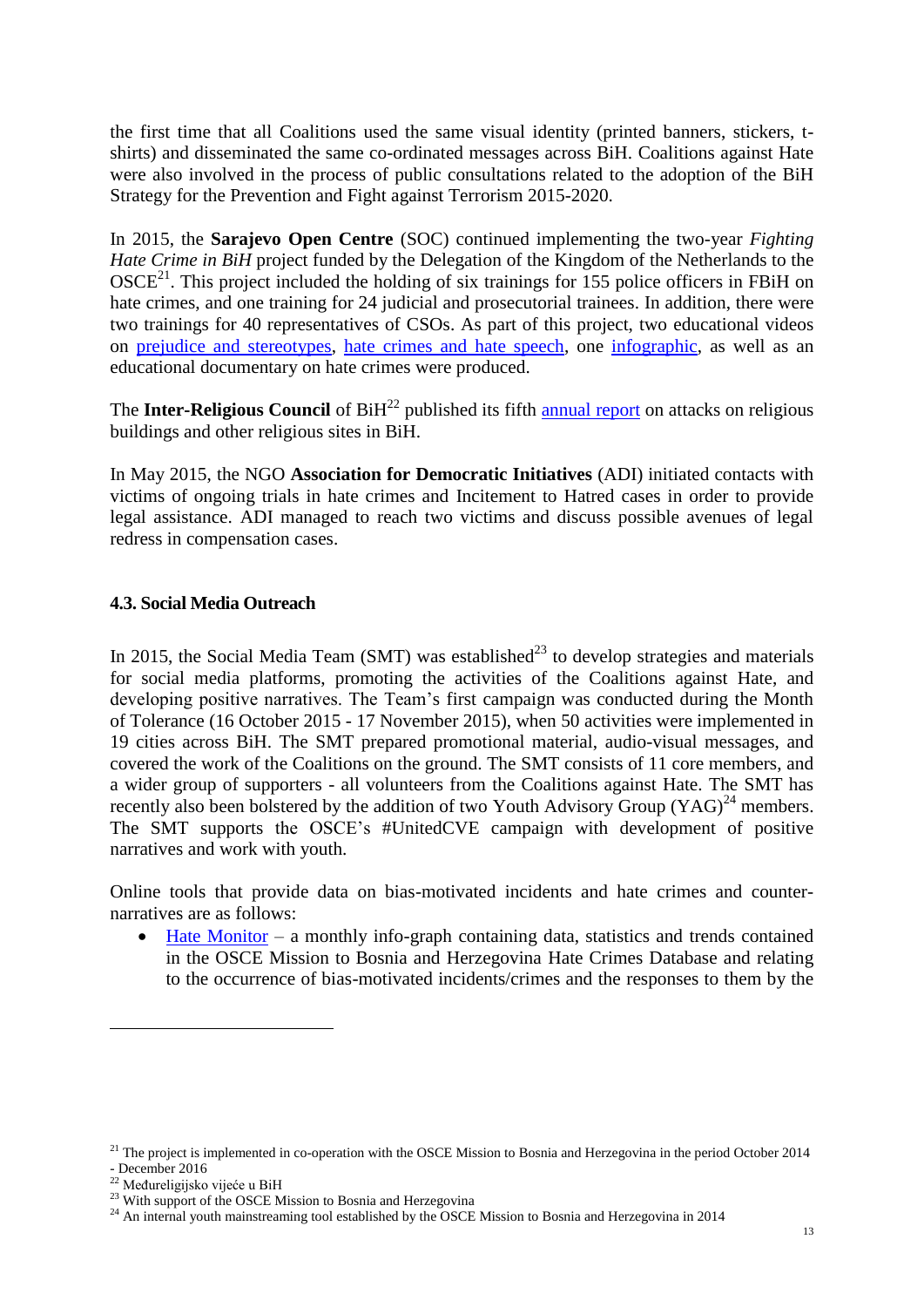justice sector, local authorities and civil society, including long-term prevention efforts.

- [Supergrađani/Supergrađanke](http://www.supergradjani.ba/reports) an online mapping tool for public uploading of data regarding bias-motivated incidents, responses to such, and initiatives aimed at their prevention.
- [Supergrađani/Supergrađanke Facebook](https://www.facebook.com/SuperGradjaniKe/) page, with news and photographs from activities implemented by the Coalitions against Hate
- [@SupergrađaniKe](https://twitter.com/SuperGradjaniKe) Twitter account
- [SupergrađaniKe](https://www.instagram.com/p/BEdqwlDGRk0/?taken-by=supergradjani_ke) Instagram Account
- [SupergrađaniKe](https://www.youtube.com/channel/UC7FuE0IQfopTsia8u0mlxtA) YouTube account

# <span id="page-13-0"></span>*5. Key Recommendations*

Instead of providing new recommendations, the OSCE Mission to Bosnia and Herzegovina reiterates and underlines its previous recommendations that continue to bare relevance,  $25$  as provided for in its 2012 *[Tackling Hate Crimes Report.](https://www.osce.org/bih/107255?download=true)* These recommendations are in accordance with the commitments undertaken by all OSCE participating States, including Bosnia and Herzegovina, in the OSCE Ministerial Council Decisions on Hate Crimes<sup>26</sup>:

*To the BiH Ministry of Security:*

 $\overline{a}$ 

- $\triangleright$  Establish a mechanism to ensure consultation between law enforcement agencies and civil society groups and representatives of victims groups;
- $\triangleright$  Serve as the centralized collection point for all data and disaggregated statistics on hate crimes in BiH, and work towards greater harmonization in the collection of data across all jurisdictions (entity and cantonal); and
- $\triangleright$  Provide the necessary working conditions and support to the BiH National Point of Contact including ensuring that there are reliable hate crimes records and that these are reported to the ODIHR on an annual basis.

#### *To the entity Ministries of Interior and the police:*

- $\triangleright$  Ensure that all law enforcement officials possess the required knowledge and skills to identify bias indicators and conduct a thorough, expeditious and impartial investigation;
- $\triangleright$  Ensure that there are ongoing training opportunities for law enforcement officials handling hate crimes;
- $\triangleright$  Ensure that the police draw the prosecutor's attention to the presence of a possible bias motivation and bias indicators, and encourage effective communication between police and prosecutors;

 $25$  The recommendation to the FBiH legislative authorities and the FBiH Ministry of Justice to adopt necessary legislation on hate crimes and the recommendation to the entity Ministries of Interior to include specialised training on hate crimes in the training curriculum of the Police Academies have been implemented

<sup>&</sup>lt;sup>26</sup> OSCE Ministerial Council Decisions  $\frac{4}{03}$ ,  $\frac{12}{04}$ ,  $\frac{10}{05}$ ,  $\frac{13}{06}$ ,  $\frac{10}{07}$ ,  $\frac{9}{09}$  and  $\frac{4}{13}$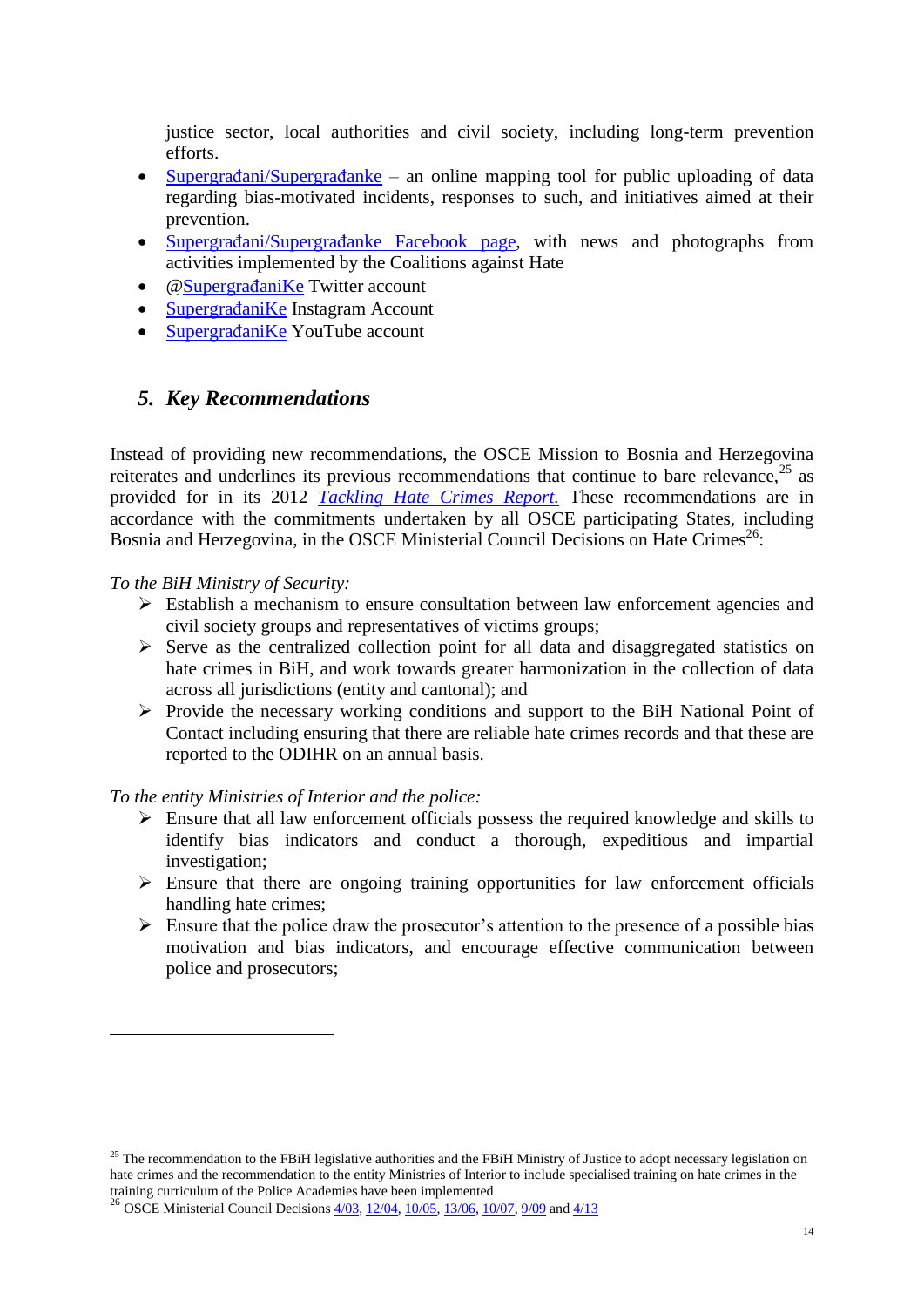- Encourage community policing strategies and create close contact with leaders in vulnerable communities, in particular returnee communities, who are frequently the victims of hate crimes; and
- $\triangleright$  Take the lead in organizing and co-ordinating efforts to initiate, develop and establish mechanisms for the collection and maintenance of data (including number and type of bias-related offences reported to the police; the number of bias-related cases prosecuted; and the sentences imposed, including in minor offence proceedings.

# *To municipal authorities:*

- $\triangleright$  Condemn bias-motivated incidents in an appropriate and consistent manner that respects the presumption of innocence and the dignity of the individuals involved (both suspect and victim) and the respective groups they belong to, with the ultimate aim of preventing and limiting the potentially broader effects of such incidents;
- $\triangleright$  Take immediate action to counter expressions of intolerance, such as removing biasrelated graffiti and supporting the reconstruction of public property damaged as a result of these crimes;
- Devise and establish comprehensive programmes or initiatives primarily aimed at raising awareness of the destructive impact of hate crimes; encourage tolerance and understanding through educational channels and policies; and work towards other general preventative measures relating to hate crimes in BiH, namely through the work of the Security Forums and Councils; and
- Establish reliable and comprehensive support services to victims of bias-motivated incidents, and cultivate relationships with other agencies and civil society organizations that can assist in victim support.

# *To the High Judicial and Prosecutorial Council of BiH and the entity Judicial and Prosecutorial Training Centres:*

- $\triangleright$  Undertake measures, including comprehensive and specialized training, to assist prosecutors and judges to adequately process hate crimes; and
- $\triangleright$  Continue to update the HJPC BiH database of court decisions in all hate crimes cases to provide a foundation for the development of robust and consistent judicial practice.

# *To judges:*

- $\triangleright$  Determine sentences that take into account the respective penalty enhancements for bias-motivated crimes in the legislative framework and provide thorough reasoning in verdicts in support of the imposed sentences. For instance, when deciding to impose a suspended sentence, the court is obliged to fully take into account certain factors stipulated by their respective Criminal Codes and to provide the necessary reasoning; and
- $\triangleright$  Provide guidance on the application and meaning of the 'incitement to hatred' provision, for example by using the HJPC BiH database of court decisions as a reference tool to ensure consistency in application.

# *To Prosecutor's Offices:*

- $\triangleright$  Ensure that prosecutors possess the requisite knowledge to recognize bias motivation and are familiar with the relevant legislative penalty enhancements, aggravated forms of certain offences and the right to compensation that can be employed in situations where bias motivation is present;
- $\triangleright$  Support an effective and communicative working relationship with the police in cases of a hate-related nature, and be able to request additional investigation actions in cases when there are potential indications of bias; and